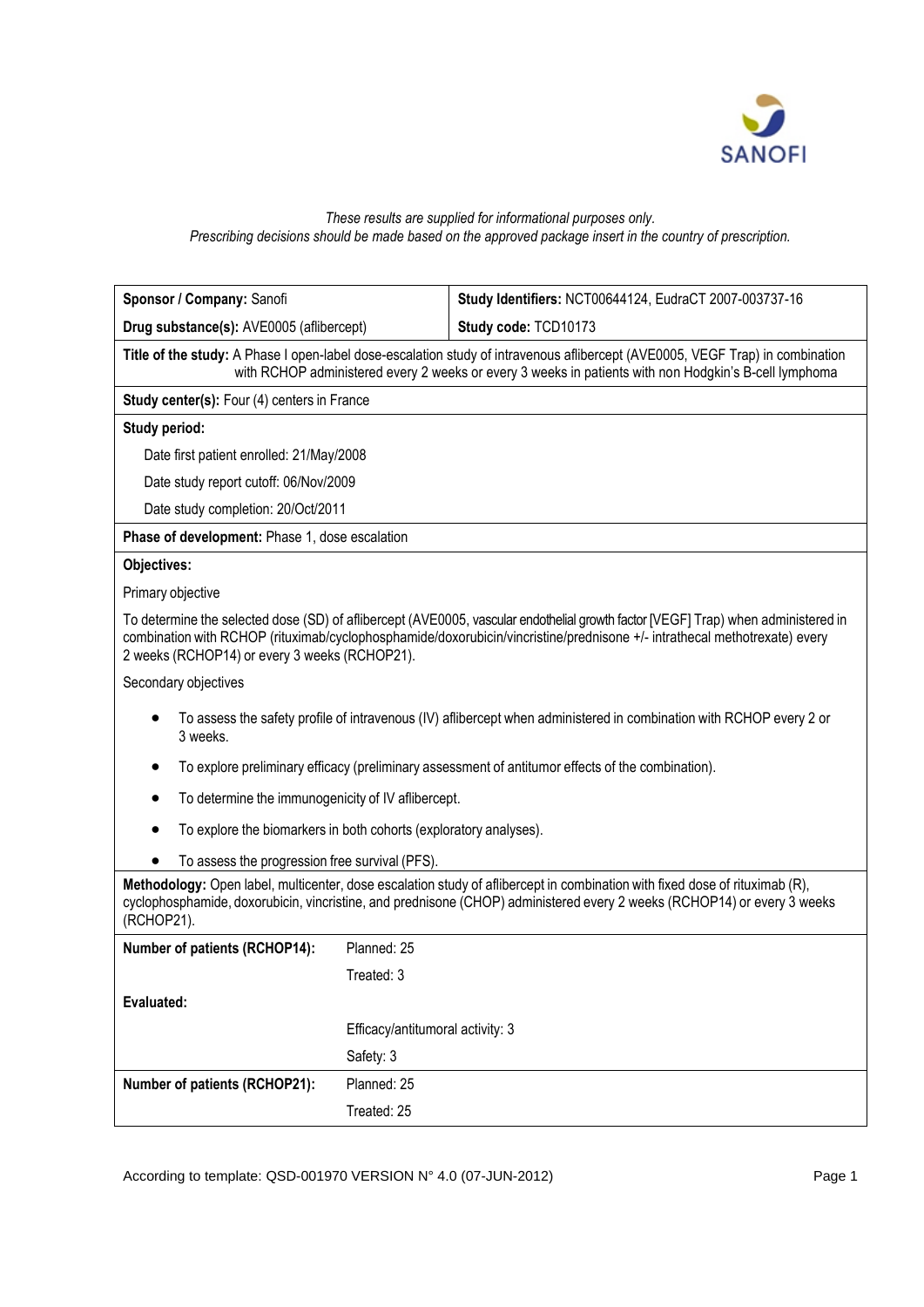

| Evaluated:                             |                                                                                                                                                                          |                                                                                          |                                                                                                                                                                                                                                                                                                                                                                                                                                                                                                    |                     |                                   |  |  |  |  |  |  |
|----------------------------------------|--------------------------------------------------------------------------------------------------------------------------------------------------------------------------|------------------------------------------------------------------------------------------|----------------------------------------------------------------------------------------------------------------------------------------------------------------------------------------------------------------------------------------------------------------------------------------------------------------------------------------------------------------------------------------------------------------------------------------------------------------------------------------------------|---------------------|-----------------------------------|--|--|--|--|--|--|
| Efficacy/antitumoral activity: 25      |                                                                                                                                                                          |                                                                                          |                                                                                                                                                                                                                                                                                                                                                                                                                                                                                                    |                     |                                   |  |  |  |  |  |  |
|                                        | Safety: 25                                                                                                                                                               |                                                                                          |                                                                                                                                                                                                                                                                                                                                                                                                                                                                                                    |                     |                                   |  |  |  |  |  |  |
|                                        | Diagnosis and criteria for inclusion: Patients with non-Hodgkin's B-cell lymphoma CD20+ with no previous treatment and:                                                  |                                                                                          |                                                                                                                                                                                                                                                                                                                                                                                                                                                                                                    |                     |                                   |  |  |  |  |  |  |
|                                        | Age ≥18 years old.                                                                                                                                                       |                                                                                          |                                                                                                                                                                                                                                                                                                                                                                                                                                                                                                    |                     |                                   |  |  |  |  |  |  |
|                                        | Eastern Cooperative Oncology Group (ECOG) performance status (PS) ≤2.                                                                                                    |                                                                                          |                                                                                                                                                                                                                                                                                                                                                                                                                                                                                                    |                     |                                   |  |  |  |  |  |  |
| $\bullet$                              |                                                                                                                                                                          |                                                                                          | Adequate biological function: absolute neutrophil count $\geq 1.5 \times 10^9$ /L, platelet count $\geq 100 \times 10^9$ /L, hemoglobin $\geq 9.0$ g/dL,<br>creatinine ≤1.5 x upper limit of normal (ULN) (if creatinine 1.0-1.5 x ULN, then calculated creatinine clearance<br>≥60 mL/min according to the Cockroft-Gault formula, and either urine protein creatinine ratio (UPCR) ≤1 or proteinuria<br>≤500 mg/24h. In case of bone marrow involvement no hematological criteria were required. |                     |                                   |  |  |  |  |  |  |
|                                        | Negative human immunodeficiency virus (HIV), hepatitis B virus (HBV), and hepatitis C virus (HCV) tests within 4 weeks<br>before study treatment.                        |                                                                                          |                                                                                                                                                                                                                                                                                                                                                                                                                                                                                                    |                     |                                   |  |  |  |  |  |  |
| $\bullet$                              | RCHOP14 cohort: Diffuse large B-cell lymphoma (DLBCL), ≤60 years old, and with at least 2 age-adjusted International<br>Prognostic Index (IPI) factors (poor prognosis). |                                                                                          |                                                                                                                                                                                                                                                                                                                                                                                                                                                                                                    |                     |                                   |  |  |  |  |  |  |
|                                        |                                                                                                                                                                          |                                                                                          | RCHOP21 cohort: All non Hodgkin's B-cell lymphoma eligible to RCHOP21 and aged ≤80 years old.                                                                                                                                                                                                                                                                                                                                                                                                      |                     |                                   |  |  |  |  |  |  |
| <b>Study treatments</b>                |                                                                                                                                                                          |                                                                                          |                                                                                                                                                                                                                                                                                                                                                                                                                                                                                                    |                     |                                   |  |  |  |  |  |  |
|                                        |                                                                                                                                                                          |                                                                                          | Investigational medicinal product: Aflibercept at a concentration of 25 mg/mL                                                                                                                                                                                                                                                                                                                                                                                                                      |                     |                                   |  |  |  |  |  |  |
| Dose and escalation (planned): RCHOP14 |                                                                                                                                                                          |                                                                                          | RCHOP21                                                                                                                                                                                                                                                                                                                                                                                                                                                                                            |                     |                                   |  |  |  |  |  |  |
| Dose level                             | <b>Aflibercept</b><br>dose                                                                                                                                               | Nb of<br>patients                                                                        | Dose level                                                                                                                                                                                                                                                                                                                                                                                                                                                                                         | Aflibercept<br>dose | Nb of<br>patients                 |  |  |  |  |  |  |
| 1                                      | $2.0$ mg/kg                                                                                                                                                              | $3-6$                                                                                    | $-1$ (*)                                                                                                                                                                                                                                                                                                                                                                                                                                                                                           | $2.0$ mg/kg         | $\mathbf 0$                       |  |  |  |  |  |  |
| $\overline{c}$                         | 4.0 mg/kg                                                                                                                                                                | $3-6$                                                                                    | 1                                                                                                                                                                                                                                                                                                                                                                                                                                                                                                  | 3.0 mg/kg           | $3-6$                             |  |  |  |  |  |  |
| Expansion group                        | <b>SD</b>                                                                                                                                                                | Up to 15<br>evaluable<br>patients                                                        | $\overline{2}$                                                                                                                                                                                                                                                                                                                                                                                                                                                                                     | $6.0$ mg/kg         | $3-6$                             |  |  |  |  |  |  |
|                                        |                                                                                                                                                                          |                                                                                          | Expansion group                                                                                                                                                                                                                                                                                                                                                                                                                                                                                    | <b>SD</b>           | Up to 15<br>evaluable<br>patients |  |  |  |  |  |  |
|                                        |                                                                                                                                                                          | (*) If dose limiting toxicity (DLT) observed at dose level 1 proceed to<br>dose level -1 |                                                                                                                                                                                                                                                                                                                                                                                                                                                                                                    |                     |                                   |  |  |  |  |  |  |

The selected dose (SD) was the dose level just below the maximum administered dose (MAD). Initially, the design of this study was a classical Phase I design with dose escalation permitted until MAD was reached. Then based on aflibercept Phase 1 studies results (TCD6117, TCD6118, TCD6119), the SD of aflibercept was expected to be 6 mg/kg for RCHOP21 schedule and 4 mg/kg for RCHOP14 schedule. The selected dose level was to be completed up to a total of 15 evaluable patients, and even if stopping dose escalation criteria were not met at dose level 2 for each of the RCHOP regimen, further aflibercept dose escalation was not permitted. This was a major change to the protocol introduced by Amendment No. 2.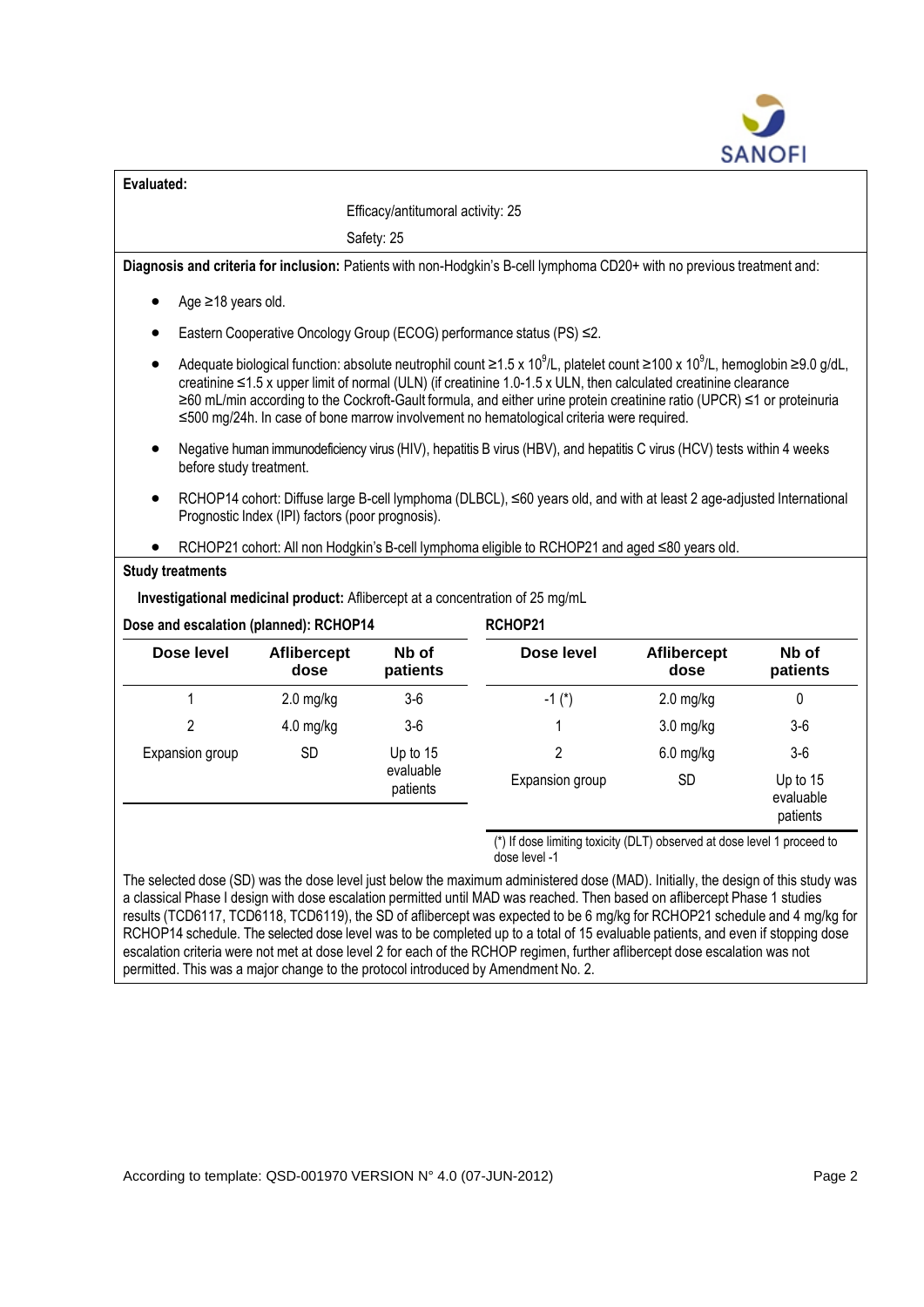

**Dose and escalation (actual):** The dose of 2.0 mg/kg was administered in the RCHOP14 regimen in parallel to 3.0 mg/kg in the RCHOP21 regimen as Dose Level 1 for each cohort, respectively. The next dose level tested during the study was 6 mg/kg as Dose Level 2 escalation for the RCHOP21 cohort.

For the RCHOP21 regimen, since no dose limiting toxicity (DLT) was observed at Dose Level 1 (3.0 mg/kg), Dose Level -1 was not used. Finally, 2 dose levels were administered for RCHOP21; 3 mg/kg and 6 mg/kg.

For the RCHOP14 regimen, even though 4 mg/kg was planned to be tested as Dose Level 2, due to the lack of recruitment, the cohort was stopped. Finally, only 1 dose level (2.0 mg/kg) was tested.

Administration: Aflibercept by IV infusion over a period of 1 hour on Day 1 and before RCHOP. A minimum of 2 hours interval was considered between the end of aflibercept infusion and the start of RCHOP.

**Duration of treatment:** Dose escalation was performed as long as safety profile of the combination chemotherapy permitted (ie, no DLTs related to aflibercept). Patients were treated until completion of treatment (8 cycles) except if disease progression, absence of at least a partial response (PR) at Cycle 4 evaluation, unacceptable toxicity, patient refusal of further study treatment or consent withdrawn during the treatment have occurred earlier. In addition, in RCHOP14 cohort, patients without a complete response (CR) on positron emission tomography (PET) scan at Cycle 2 were discontinued from the study treatment after Cycle 4 as defined in the protocol.

**Duration of observation:** The duration of the recruitment phase was approximately 12 months. For the primary objective, a main cutoff was to be established 3 months after the last patient last treatment of each cohort. For the secondary objectives, a second cutoff was to occur 2 years after the last patient last treatment of each cohort.

**Combined therapy:** Marketed formulation of rituximab (R), doxorubicin, cyclophosphamide, vincristine, methotrexate and prednisone (CHOP).

Dose: Doses were the same for RCHOP14 and RCHOP21 cohorts and were to be administered as provided below.

| <b>Chemotherapy agents</b> | <b>Dose</b>                         | Dav 1 | Day 2 | Day $3$ | Day 4 | Day 5 |
|----------------------------|-------------------------------------|-------|-------|---------|-------|-------|
| Prednisone (p.o.)          | $40 \text{ mg/m}^2$                 | Χ     | х     |         |       | Χ     |
| Rituximab (i.v.)           | $375$ mg/m <sup>2</sup>             | Χ     |       |         |       |       |
| Doxorubicin (i.v.)         | 50 mg/ $m2$                         | Χ     |       |         |       |       |
| Cyclophosphamide (i.v.)    | $750$ mg/m <sup>2</sup>             | Χ     |       |         |       |       |
| Vincristine (i.v.)         | 1.4 mg/m <sup>2</sup><br>(max 2 mg) | Χ     |       |         |       |       |
| Methotrexate* (I.T.)       | $15 \text{ mg}$                     | χ     |       |         |       |       |

p.o. = per os; IV = intravenous; IT = intrathecal, \* for DLBCL with IPI > 0, from cycle 1 to cycle 4

Administration: Routes of administration (IV, p.o., I.T.) are described per treatment in the table above. Rituximab was given before doxorubicin, cyclophosphamide and vincristine, and after prednisone. Methotrexate was given only for DLBCL with age adjusted IPI >0, from Cycle 1 to Cycle 4 only.

For logistical constraints (length of perfusion) the chemotherapy of the RCHOP regimen could be administered on Day1-Day 2. Prophylactic medications usually used by the center for RCHOP treatment were to be used, ie, prevention of lysis syndrome by alkalinisation or anti-hyperuricemic treatment when necessary, antiemetic therapy with anti 5HT3.

The use of granulocyte colony stimulating factor (G-CSF) was left to the Investigator's discretion, but routine prophylactic hematopoetic growth factors was recommended in subsequent cycles for patients experiencing Grade 4 neutropenia of any duration.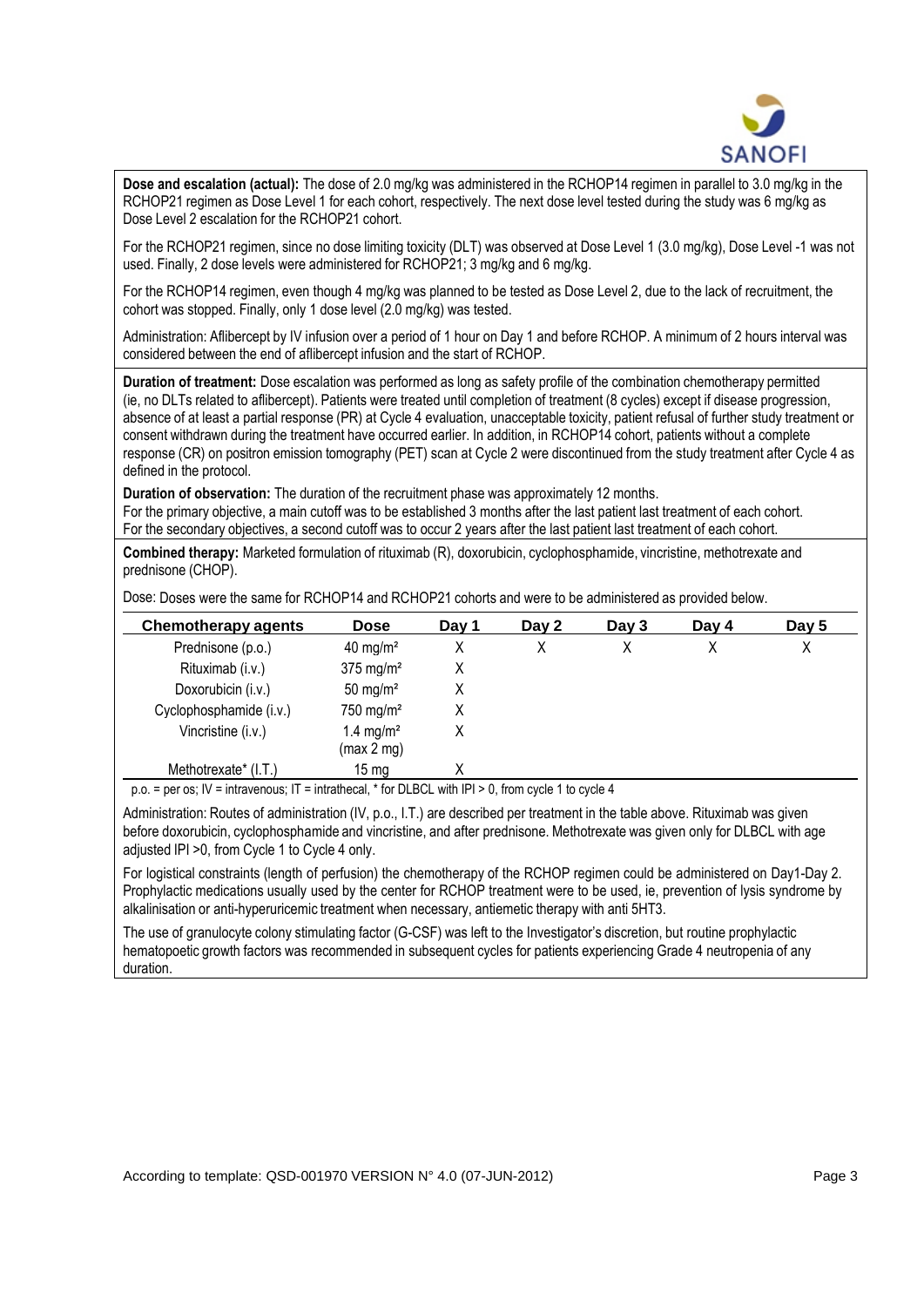

## **Criteria for evaluation:**

Efficacy/antitumoral activity: The measurement of efficacy was a secondary endpoint of this study. The overall response rate (ORR) and the response rate (RR) at Cycle 4 defined by Cheson were to be assessed in both cohorts, and the percentage of complete response (CR) observed on PET scan at Cycle 2 was to be assessed in RCHOP14 cohort.

The PFS was defined as the time interval from first treatment until lymphoma progression or death as a result of any cause, whichever came first. Progression Free Survival efficacy criteria will be analyzed at the final cutoff, ie, 2 years after the last patient last treatment of each cohort, and is therefore not presented in this 3-month follow-up report.

Tumor burden was assessed by abdominal and chest PET and/or CT scan at baseline, Cycle 4 and Cycle 8. In addition, PET scan was to be performed for DLBCL after Cycle 2. Tumor assessment was to be confirmed by a central radiological review performed at baseline, at cycles 2, 4 and at the end of treatment. Bone marrow biopsy was to also be performed at Cycle 4  $(\pm$  Cycle 8) in case of bone marrow involvement at baseline.

Safety - selected dose as primary endpoint: The primary safety endpoint was the determination of the selected dose (the dose level just below the maximum administered dose or MAD) of aflibercept administered in combination with RCHOP14 and with RCHOP21 based on the observed DLTs (hematological and non-hematological toxicities) as defined in the study protocol. Dose-limiting toxicities were to be analyzed for dose escalation at Cycle 1 and Cycle 2 in RCHOP14 cohort, at Cycle 1 in RCHOP21 cohort.

Overall safety and tolerability profile: The safety and tolerability of IV aflibercept in both cohorts were assessed via clinical examinations (including vital signs, physical examination, ECOG performance status), previous cardiac history (at baseline only) and laboratory safety tests (including complete blood counts, serum chemistries) prior to drug administration at every visit before treatment and up to 30 days after the last study treatment administration. Clinical examination was to be performed every week during the first 4 cycles and once on Day 1 of further cycles thereafter. Complete blood cell counts were to be performed every week during all cycles. Adverse events (AEs)/treatment-emergent AEs (TEAEs) type, severity (according to NCI-CTCAE v.3.0), cycle, seriousness and relationship to study treatment were assessed.

Laboratory, vital signs, or electrocardiogram (ECG) abnormalities were to be recorded as AEs/TEAEs only when they were medically relevant, ie, only if symptomatic or leading to permanent investigational product discontinuation, to investigational product dose modification (cycle delay or dose reduction or dose omission), fulfill a seriousness criterion.

Immunogenicity/anti-aflibercept antibody in both cohorts: Blood sample was to be collected before aflibercept administration at Cycle 1, and at 30 and 90 days after the last aflibercept administration to detect anti-aflibercept antibody. Anti-aflibercept antibody sample was also to be taken if hypersensitivity reaction was observed during the course of treatment.

**Pathology and biomarkers exploration:** Pathology study and biomarkers evaluations using blood and tissue samples were intended to be performed in all patients enrolled in the study (see study protocol Section 9.3.4) and consisted of:

- Central anatomopathological review to confirm the B-cell lymphoma diagnosis and obtain a homogeneous characterization
- Tumoral microvessel density assessment CD31, CD34, and factor VIII
- VEGF, VEGF-R1, and VEGF-R2 tumoral expression, circulating and blood marrow EPC
- One blood sample for endogen VEGF before Cycle 1
- To note that results for these analyses will be provided at the final database lock.

**Statistical methods:** The number of dose levels examined and the emerging aflibercept related toxicities were to determine the final sample size. It was anticipated that up to approximately 50 patients (25 in each cohort) were required to establish the selected dose of aflibercept when administered in combination with RCHOP every 2 or every 3 weeks.

Safety evaluations were performed on the safety evaluable population, defined as all patients exposed to at least one dose of or infusion of any component of study treatment. These data were descriptively summarized for each cohort at each dose level.

Dose-limiting toxicities was to be assessed and analyzed on all treated patients at the first cycle for aflibercept/RCHOP21 cohort and at the 2 first cycles for aflibercept/RCHOP14 cohort. Patients in the dose escalation part of the RCHOP14 cohort were evaluable for DLT only after 2 cycles of treatment except if they had discontinued the study treatment during Cycle 1 for a DLT.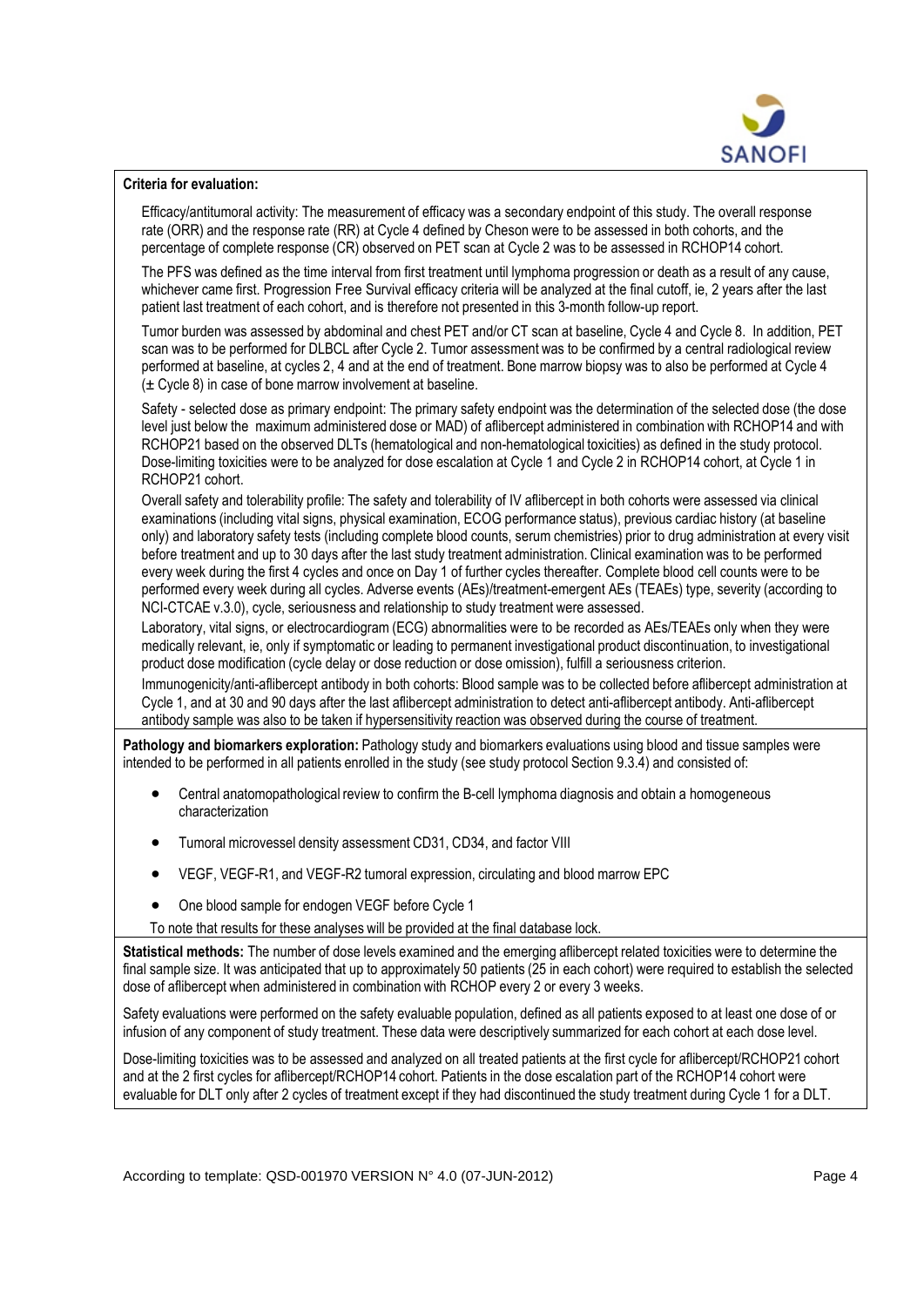

Type, frequency, seriousness and relatedness of TEAEs were classified by system organ class (SOC)/preferred term (PT) according to MedDRA (Medical Dictionary for Regulatory Affairs latest version). The NCI CTCAE, Version 3.0 was used to grade AEs and for analysis of laboratory abnormalities.

Preliminary efficacy was descriptively presented for patients treated (as specified above) and evaluable for response (patient with at least 1 tumor assessment after baseline and who received at least 2 cycles except in case of early progression) in each cohort.

**Summary:** To calculate the selected dose, which was the primary objective of this study the main cutoff for data in the 3-month follow-up report was established as 06 November 2009, ie, 3 months after the last patient of each cohort was treated (had 8 cycles). Patient 1 was the last patient treated in cohort RCHOP21 (06 August 2009) and Patient 2 was the only patient to complete 8 cycles in cohort RCHOP14 (15 July 2008). In this final report, efficacy/antitumoral activity for PFS (secondary objectives) and biomarkers data are provided in completion of the initial Clinical Study Report (CSR) at 2 years after the last patient treated in the RCHOP21 cohort. The last patient last visit (LPLV) was on 20 October 2011 and final database lock (DBL) was on 05 December 2011. The listing of adverse events for data after the primary cutoff was also provided for both cohorts.

Between 21 March 2008 and 24 January 2009, only 3 patients received RCHOP14/aflibercept regimen: 2 in center 001 and one in center 004. One of the 3 patients (center 001) received 8 cycles and the 2 others received 4. Following the lack of recruitment, the Sponsor and Investigator agreed to close the RCHOP14 cohort and to inform Health Authorities about the change.

In parallel, between 21 March 2008 and 29 January 2009, 25 patients received RCHOP21 /aflibercept regimen: 8 in center 001, 9 in center 002, 4 in center 003 and 4 in center 004, respectively. Overall, for both cohorts, between 21 March 2008 and 29 January 2009, a total of 28 patients were enrolled in the study: 10 in center 001, 9 in center 002, 4 in center 003 and 5 in center 004.

Eighteen (18)/25 patients (72%) in the RCHOP21 regimen completed the study treatment period, all 3/3 at the 3 mg/kg aflibercept dose and 15/22 at 6 mg/kg. The reason for not completing study treatment period at the 6 mg/kg dose was:

- Adverse event in 4 patients which included weight decreased non serious Grade 2 (Cycle 7), left ventricular dysfunction non serious Grade 1 (Cycle 5), cough Grade 3 serious (Cycle 7), and headache Grade 3 non serious. All were study drug related and ongoing at the time of cutoff.
- "other reason" for 3 patients as follows: 2 patients discontinued because maximal treatment benefit was achieved after 6 cycles and one discontinued because presented with localized disease Stage I with no risks factors and RCHOP x 6 is considered as standard treatment.

Finally, of the 28 patients enrolled in both cohorts, 9 did not complete the study treatment (8 cycles). Two (2) patients in the RCHOP14 regimen did not complete treatment for reason of non achievement of CR at Cycle 2. Consequently, as per protocol, these 2 patients were dropped out after Cycle 4 and an intensification treatment was proposed to them. Seven (7) patients in the RCHOP21 regimen did not complete treatment for reasons as exposed above.

There was one screen failure due to a Grade 4 pulmonary embolism (SAE) occurring at pre-treatment, lasting a week and from which the patient had recovered. This patient did not enroll the study and was not treated to any of the study drug.

Patients who met the following criteria were included in the RCHOP14 cohort: diffuse large B-cell lymphoma (DLBCL), ≤60 years old and with at least 2 age-adjusted international prognostic index (aaIPI) factors (poor prognosis). Two of the 3 patients in this cohort were Caucasian males and one was a black female. Age was 34 in 1 male, 57 in the other male and 59 in the female. For all 3, ECOG PS was 0.

For the RCHOP21 cohort, all eligible patients had non Hodgkin's B-cell lymphoma and were aged ≤80 years old. Median age was 62 years (range: 37 to 78 years), ECOG PS was 0 or 1 for 24 (96.0%) patients and 2 for 1 patient. Almost all patients were Caucasians except 1 Black. Fifteen (60.0%) patients were males and 10 (40.0%) were females.

Overall, half of the patients (14 out of 28) enrolled in the study in both cohorts (RCHOP21: 13 patients; RCHOP14: 1 patient) had a history of hypertension. In the RCHOP21 cohort, 2 hypertensions (Grade 1) were at 3 mg/kg dose and 11 (mostly Grade 2 or 3) at 6 mg/kg dose. For both cohorts, hypertension was ongoing at the time of inclusion in the study. The patient with hypertension in the RCHOP14 cohort also presented ongoing hypercholesterolemia at study entry. And amongst those with hypertension in the RCHOP21 cohort, hypercholesterolemiawas present for the 2 patients with hypertension at 3 mg/kg and for 6 out of the 11 patients with hypertension at 6 mg/kg group. In addition, in the 6 mg/kg group at inclusion, one patient had diabetes; one was a smoker (tobacco user) with a history of myocardial infarction.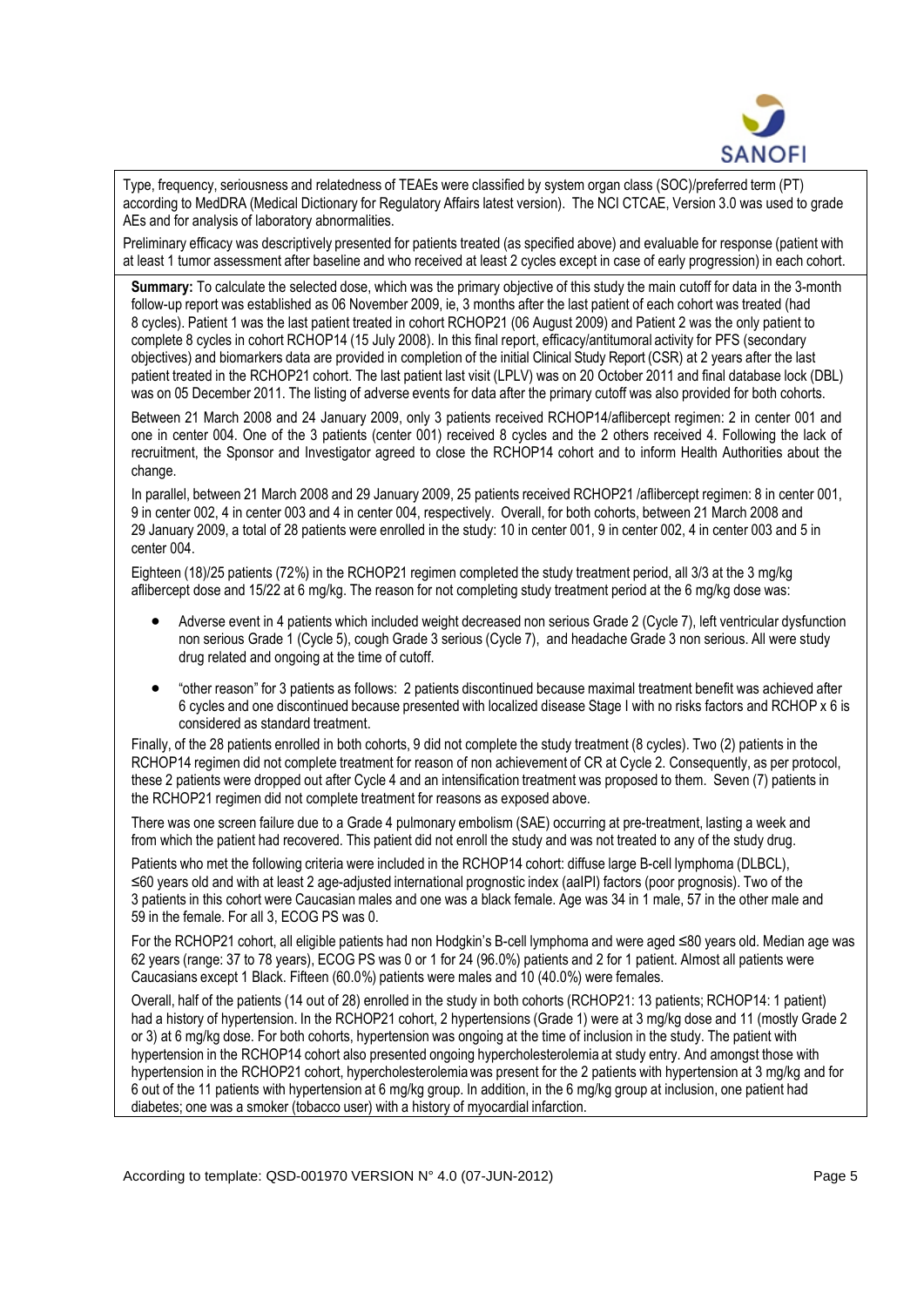

For the 3 patients included in the RCHOP14, time from initial diagnosis to first dose was 5 to 15 days and in the RCHOP21 cohort, the median time was 32 days with a range of 8 to 738 days. Primary tumor location in both cohorts was external lymph nodes in the majority of patients (16 patients: 2 RCHOP14, 14 RCHOP21) with tumor histology in most cases as diffuse large B cell or follicular Grade I, II or III.

One patient on RCHOP14 and 15 patients on RCHOP21 were taking antihypertensive medications prior to study entry; the main drugs received by these patients were angiotensin II antagonist, beta blockers or calcium channel blockers followed by angiotensin-converting-enzyme (ACE) inhibitors and diuretics.

Efficacy/antitumoral activity/biomarkers results:

All patients were evaluable for response, and anti-tumor activity was seen across both dose levels (3 mg/kg and 6 mg/kg). Overall, response rate at the end of the treatment defined by Cheson and based on PET criteria was: 80% complete responses and 20% partial responses. In the RCHOP21 cohort the Kaplan-Meier median PFS estimate was 36.01 months in the 3 mg/kg treatment group and was not reached in the 6mg/kg group (7 events out of 22 patients). There were no deaths in these 2 dose groups. Among the patients who relapsed the mean time from first treatment administration to disease relapse was 22.7 months (min: 9 months; max: 36 months) in the 3 mg/kg treatment group and 14.1 months (min: 6 months; max: 27 months) in the 6 mg/kg treatment group.

As planned, biomarkers were explored in each cohort at 2 years after the last patient treated by evaluating the presence of endothelial precursors cells (EPC) in peripheral blood, in bone marrow and in the tumor**.** However, updated survival data was only available for RCHOP21 patients, therefore analyses were performed only for these patients (n=25). The list of the results per patient is provided in the supportive section of this report.

Safety results:

Of the 3 patients in the RCHOP14 cohort, one received 8 treatment cycles and completed the study treatment period. The other 2 received 4 cycles each and discontinued the study medication due to treatment failure (partial response) as documented by PET scan at Cycle 4. The median RDI was higher for prednisone compare with the other drugs in the RCHOP14 regimen. For aflibercept, RDI was higher for the 2 patients who discontinued the study for treatment failure at Cycle 4. There was no dose modification or premature discontinuation of any treatment during the RCHOP14 regimen.

A total of 187 cycles were administered to the 25 patients for RCHOP21: 24 cycles in the 3 mg/kg group (3 patients received Cycles 1 to 8) and 163 cycles in the 6 mg/kg group; all 22 patients received cycles 1 to 5, 21 received Cycle 6, 17 received Cycle 7 and 15 received Cycle 8. At the 6 mg/kg dose level, the median number of cycles received was 8. The median relative dose intensity (RDI) was higher for prednisone (1.19 at 3 mg/kg and 1.17 at 6 mg/kg [range from 1.1 to 1.2 at 3 mg/kg and from 0.9 to 1.13 at 6 mg/kg]) compare with the other drugs in the regimen. Median RDI was comparable for aflibercept, cyclophosphamide, rituximab (RDI = 1.13 at both dose levels for each drug [range from 1.0 to 1.1 at 3 mg/kg and from 0.7 to 1.2 at 6 mg/kg] for the 3 drugs), and doxorubicine (RDI= 1.12 at 3 mg/kg and 1.13 at 6 mg/kg [range from 1.0 to 1.1 at 3 mg/kg and from 1.0 to 1.2 at 6 mg/kg]). Median RDI was lower for vincristine (RDI = 0.84 at 3 mg/kg and 0.80 at 6 mg/kg [range 0.7 to 0.9 at 3 mg/kg and 0.6 to 1.2 at 6 mg/kg]) due to the higher incidence of dose reduction for this compound.

Dose reduction and premature treatment discontinuation were more frequently observed for vincristine during the study for the RCHOP21 regimen. No patient prematurely discontinued aflibercept treatment.

Only one DLT (Grade 3 serious polyarthralgia and headache) at 6 mg/kg was observed in the RCHOP21 cohort. No deaths occurred within 30 days from last infusion or 30 days after last infusion in either of the 2 cohorts. None of the 3 patients in the RCHOP14 cohort experienced SAE. For the RCHOP21 cohort, there were 6 related serious Grade 3 or 4 TEAEs, which included 2 cases of febrile neutropenia, one arthralgia, one cough and 2 cases of hypertension . Four (4) patients in the 6 mg/kg dose level were taken off study treatment due to related TEAEs (non serious Grade 2 weight decreased, Grade 1 left ventricular dysfunction, and Grade 3 headache) and one serious Grade 3 cough.

No arterial or venous thromboembolic events were reported. No gastrointestinal (GI) perforation/fistula, osteonecrosis, or reversible posterior leukoencephalopathy syndrome (RPLS) were observed as well. One Grade 3 non serious study related drug hypersensitivity reaction (lasted one day) was observed at 6 mg/kg and recovered after corrective treatment. No Grade 3 or 4 AE was reported at 3 mg/kg.